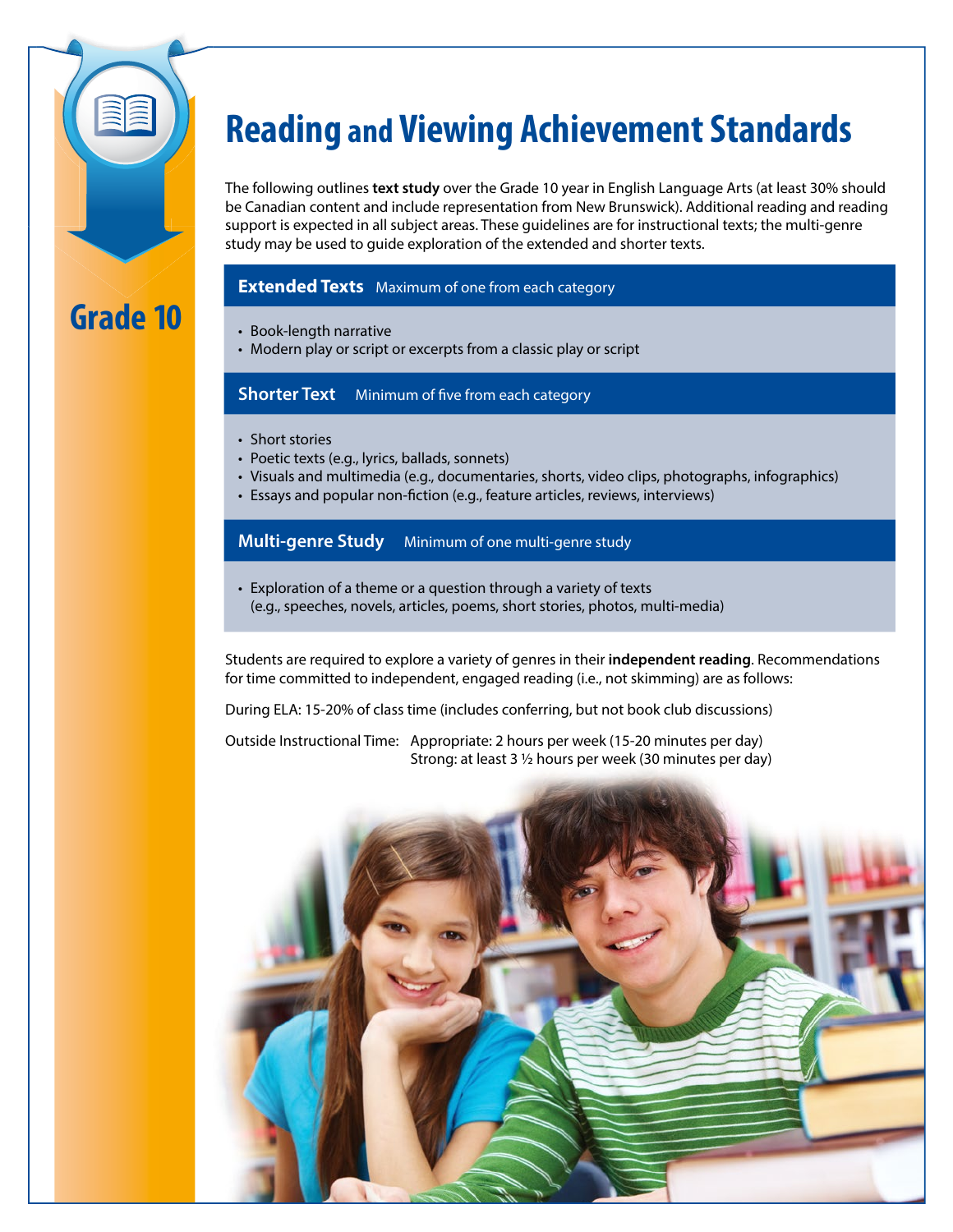

# **Reading Strategies and Behaviours**

By the end of Grade 10, students performing at **appropriate achievement** will demonstrate some stamina when reading challenging grade-level instructional texts; read at least two hours per week beyond instructional time; **independently use the strategies and behaviours listed below, with texts within the defined text complexity**; demonstrate awareness of the strategies they are using and set straightforward goals for improvement. Performance at **strong achievement** will include at least three and a half hours beyond instructional time; and demonstration of stamina when reading challenging texts with unfamiliar concepts or ideas.

**Make meaning**: set a purpose; reread; generate questions; make connections; analyze; synthesize and evaluate text; use close reading; identify evidence that supports main idea or thesis; organize information in notes, graphics or graphic organizers; use knowledge of format to anticipate where key themes will occur

**Solve words**: use a wide range of strategies and cues (e.g., root words/origins, background knowledge, and context cues); and use reference and assistive-technology tools to develop understanding of unknown or technical words

**Read with automaticity**: automatically read and understand most words in range of contexts (vocabulary from grade-level texts, subject terminology, oral language, connotative and figurative word meanings)

**Read with fluency**: read with expression and confidence; adjust rates to match form and purpose; use appropriate phrasing, pausing and intonation; read aloud /or rehearse difficult chunks of text

**Predict**: use context clues, prior knowledge and experience, and knowledge of text forms and features to verify and adjust predictions about content

**Use text features**: use text features to preview, locate, interpret information and verify understanding

**Use technology**: employ assistive tools, when required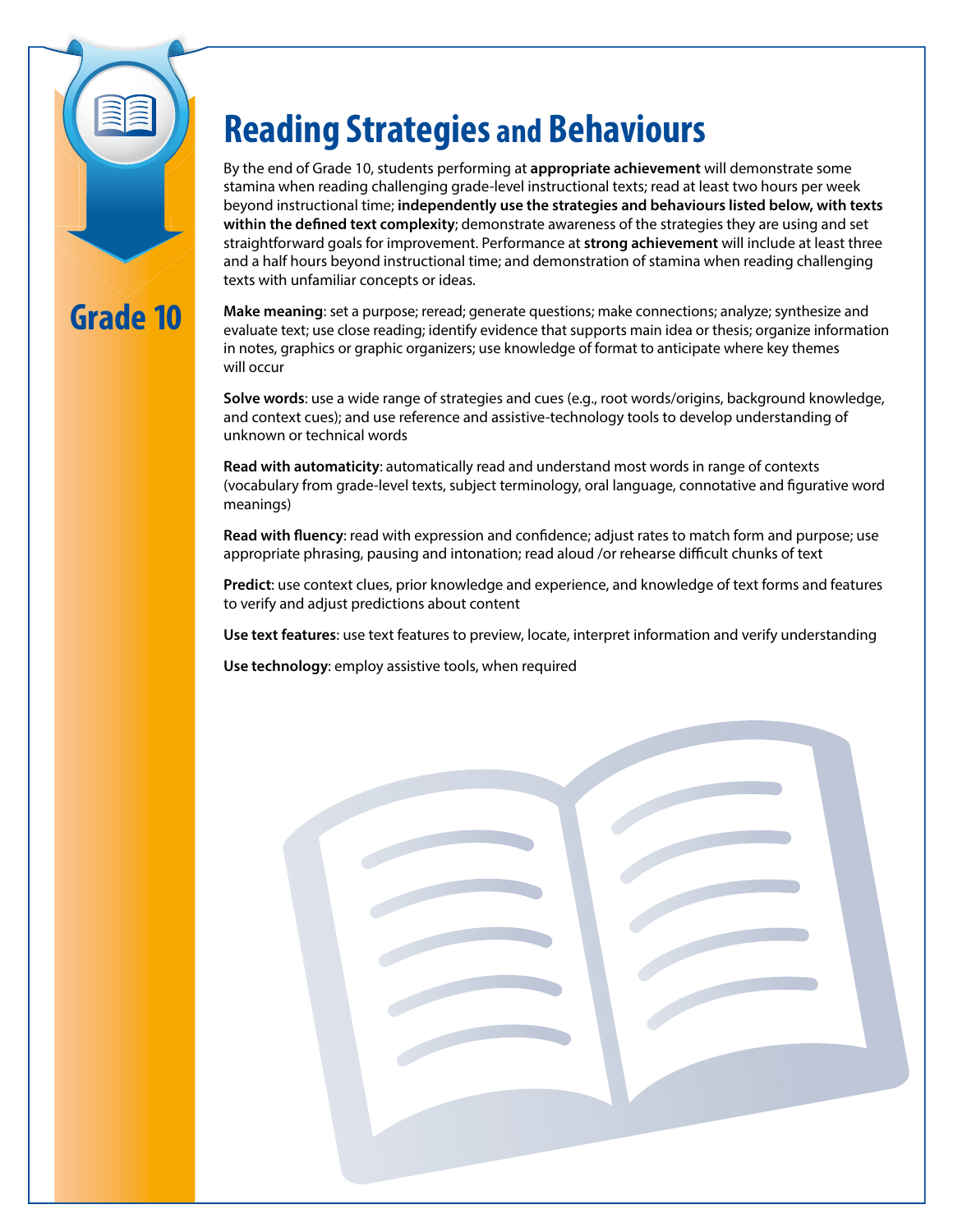

# **Comprehension Responses**

Indicators pertain to responses given to text at an independent reading level.

In **responses to all levels of questioning**, students are expected to support their ideas and content with relevant examples or information from the text. Responses considered **strong** show sophistication and depth in justifications and rationales, and may be described as original or creative. Products required to assess each of the following must reflect the principles of differentiated instruction.

#### **Appropriate Achievement Strong Achievement** • respond accurately to many literal questions when reading longer, denser texts • identify key information about story elements; explain how events are related to themes • identify figurative language, literary devices and domain-specific concepts/terminology • distinguish between main ideas and supporting details; concisely summarize key information **Along with** the indicators outlined in Appropriate Achievement, readers performing at Strong: • respond accurately to most literal questions, even when the texts are complicated/longer • accurately determine importance of information

# **Sample Prompts**

- What new information did you learn from reading and viewing this selection?
- Summarize what you have found so far. What key words did you note to help you remember?
- Where would you begin to construct a timeline to plot the events in this autobiography?
- Why is \_\_\_\_\_ (event or action of character) significant or insignificant to the story?
- What were the key ideas in the information? Why did you identify them as important?
- Provide the gist of this article in twenty words or less.

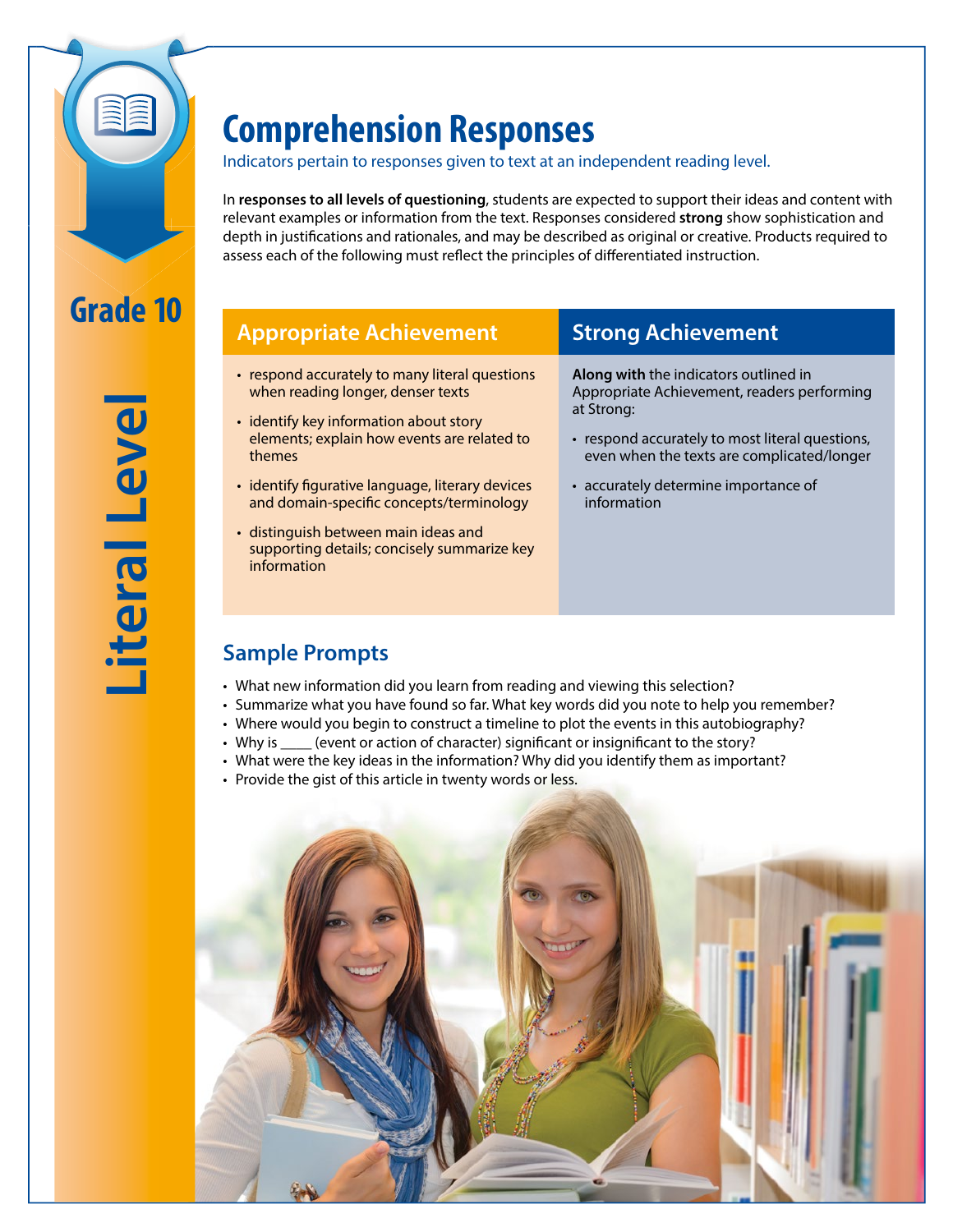

 **Inferential Level** nferential Leve

## **Appropriate Achievement Strong Achievement**

- make logical inferences about complex characters (i.e., motivations, traits, feelings, personality) and story events; describe relationships between characters and effect on plot, subplots or overall theme
- interpret relationships between ideas to draw conclusions or make comparisons
- use context clues, prior knowledge and reference tools to explain the meaning of vocabulary and technical terms; interpret subtle shades of meaning, and figurative/ descriptive language, in terms of how they affect mood and atmosphere; interpret symbols (e.g., objects, motifs)
- interpret and use text features (e.g., diagrams, graphics, feature boxes, fine print quoted material, hyperlinks, foot notes, sidebars, bibliography), and make general inferences using this information
- articulate the specific point of view or message in the text

## **Sample Prompts**

**Along with** the indicators outlined in Appropriate Achievement, readers performing at Strong:

- hold a solid understanding of how story events are interrelated
- grasp implied meaning
- often show insight in their choice of textual evidence to support opinions
- use format to set expectations (e.g., point of view in an essay, hypothesis in a lab, information in a memo)

#### **Guidelines for Levels of Questions on Summative Assessments:**

Maximum 20% Literal Between 40-60% Inf/Int Between 20-60% Per/Ev/Cr

- Describe \_\_\_\_(character) at the beginning and end of the story. What caused this change?
- How did format help you interpret meaning?
- In what ways did the weaknesses or strengths of the character affect the chain of events in the story? How would the story be different if the character had acted differently?
- What is the theme or message of this selection? What offers justification for your assumptions and conclusions?
- What does this word mean? Why did the author choose this word and not \_\_\_\_ (a synonym)?
- Give an example of how the author, poet, photographer, illustrator or creator used \_\_\_(a specific device, such as: metaphor, simile, personification, onomatopoeia, allusion, imagery, hyperbole, symbolism, stereotypes, camera angles, lighting, line, beat, rhythm). Explain the meaning.
- Show me how you used this text feature (e.g., key, legend) to understand the text.
- Look at this photograph and caption. What information do you learn that adds to the text? What meaning can you infer? What story does this image capture?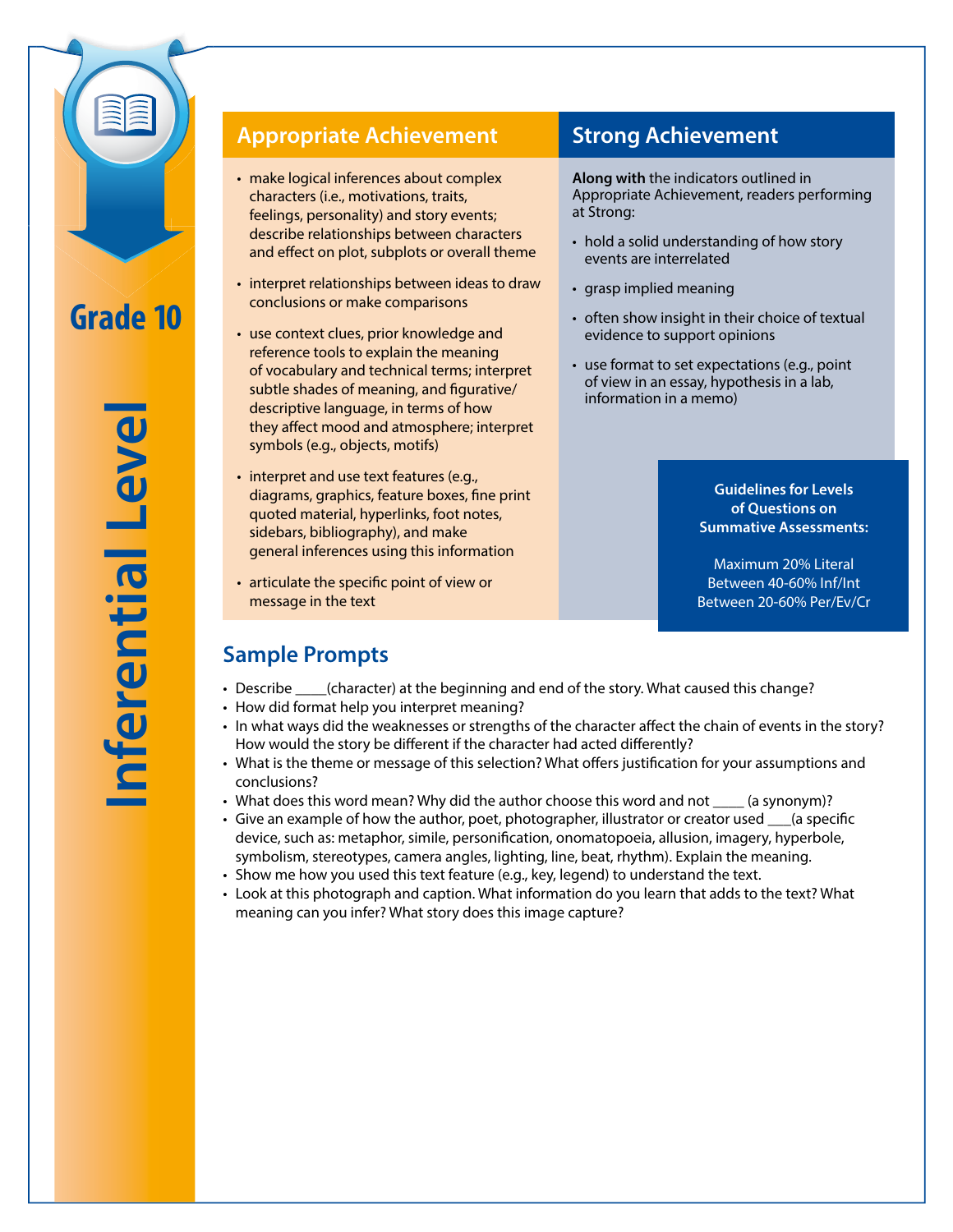

**Personal/Critical/Evaluative Level** Personal/Critical/Evaluative Level

## **Appropriate Achievement Strong Achievement**

- • compare and contrast characters, events and ideas with personal experiences, prior knowledge and emergent understandings; make text-to-text and text-to-world comparisons; connect characters within and across texts and genres by circumstances, traits or actions; consider more than one point of view; make connections between current social and moral issues
- express and support personal reactions, preferences for, and opinions about particular texts, authors, illustrators and genres; express changes in personal viewpoint and ideas
- explain how different elements of craft (e.g., dialect, imagery, irony, flashbacks, foreshadowing, symbolism, tone) create meaning and engage an audience; evaluate an author's effectiveness
- recognize language used to manipulate, persuade or control; detect prejudice, stereotyping and bias; propose alternative perspectives; analyze and evaluate information; demonstrate an awareness that texts reveal and produce ideologies, identities, positions and propaganda; evaluate ways in which both genders and various cultures and socioeconomic groups are portrayed; assess the veracity of claims and reliability of information
- evaluate how purpose, structure, and characteristics of a variety of text forms contribute to understanding; explore relationships between language, topic, genre, purpose, context and audience

## **Sample Prompts**

- Which character is most like you? How?
- How would you have solved the problem?
- How is your favourite genre crafted to interest or engage you?
- What is the author doing to influence the reader? How?
- To what extent does this text affect your views on the subject?
- The problem is described by \_\_\_\_\_. What do you think \_\_\_\_ would say about it?
- Whose viewpoint is presented? What, if any, opposing viewpoints are presented?
- Whose viewpoint is missing? Describe the biases and assumptions presented in this selection. Whose interests are served? Who is the target audience for this selection?
- What are some examples of how the author used exaggeration or subtle misinformation?
- What are some similarities and differences between \_\_\_\_\_\_\_ (form or genre) and another (form or genre)?

**Along with** the indicators outlined in Appropriate Achievement, readers performing at Strong:

- apply an awareness of worldviews (e.g., Aboriginal perspectives)
- recognize techniques (e.g., language choice, structure, text features) used to manipulate, persuade or control, and speculate about purpose